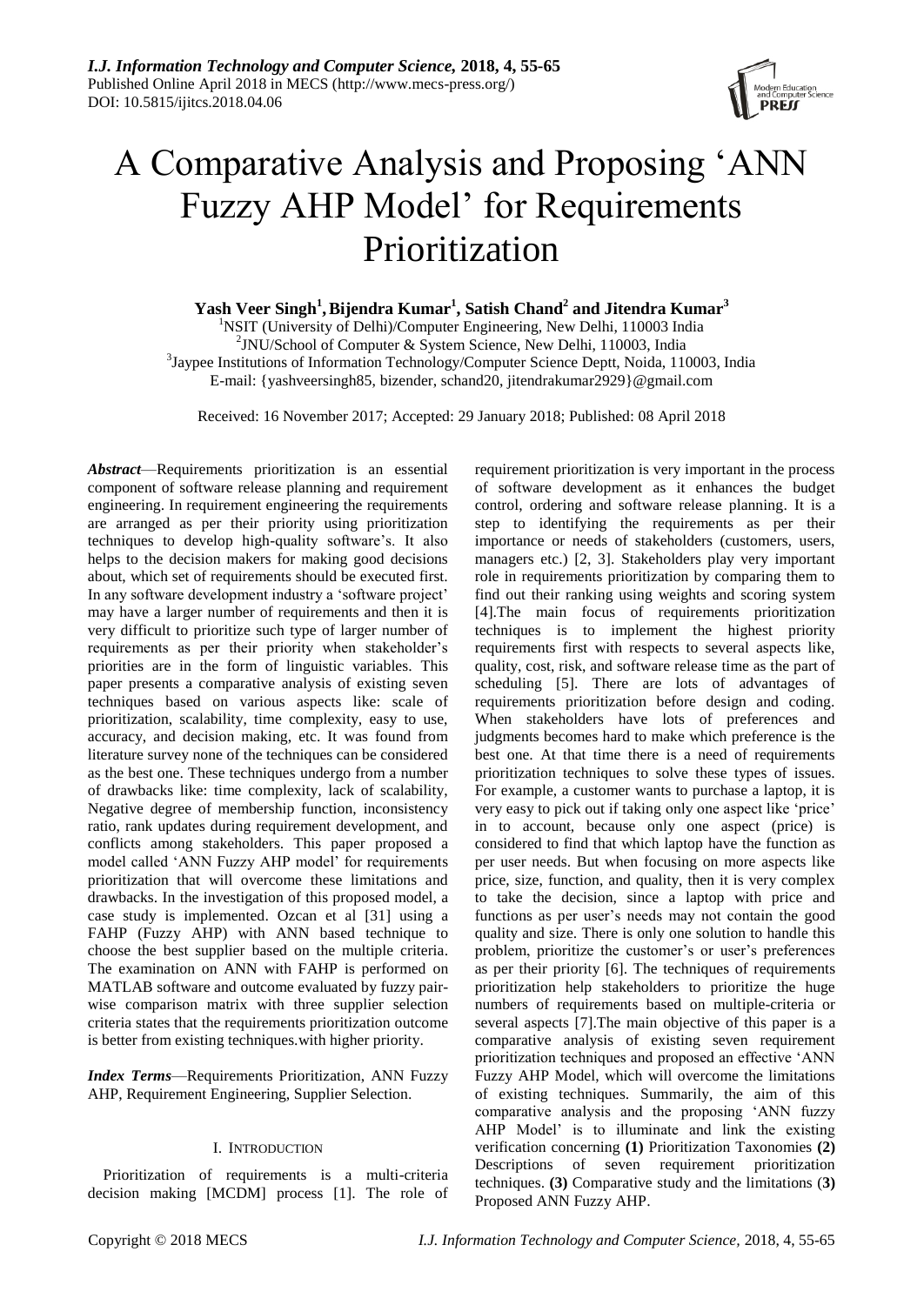Supplier Selection (SS) is a multi-criteria requirements prioritization problem which includes both quantitative and subjective elements. The main objective is to select the best supplier, it is essential to create a tradeoff among the unambiguous and impalpable problems some of which may conflict [8].The aim of the supplier selection is to differentiate the providers with the most astonishing potential for representing an association's requires reliably and at a creditable cost. Determination is an extensive inspection of providers using a classic arrangement of multiple criteria and various aspects. Be that as it may, the stage of detail utilized for looking at potential providers may modify contingent upon a company's requirements.

Although AHP is commonly used for multi-criteria requirements prioritization issues in real situations, it is lacking to simplify unverifiable circumstances in particularly join shrewd correlation organizes. The superior parts of human's decisions are not spoken to as accurate numbers. Since a part of the measurement criteria are subjective in nature, it is unusually difficult for the leader to state the inclinations utilizing careful mathematical esteems and to provide exact come together insightful correlation judgments [9]. Fluffy assessments in requirements prioritization are enormously important to handle these cons of AHP.

## II. PRIORITIZATION TAXONOMIES

There are four main classifications of prioritization techniques have been recognized as shown in Fig. 1. Aasem et al. [10]; Voola and Babu [11]; Karlsson et al. [12];Berander and Andrews [13] identified ordinal, nominal, interval and ratio scales or classifications of requirement prioritization techniques.

**Ordinal Scale (Where the order matter)**:-In ordinal scale, order is important but not the differences. The requirement is organized in order so that it is possible to find out which requirement is important than other, but not how much more important. Its result can present an important ranked list of requirements, but they cannot explain how much one requirement is less/more significant than another requirement. It can be used to enhance the nominal scale with information about the ranking of categories or classes. Categorization of each requirement performed according to its value assigned, i.e. mandatory, desirable, and unnecessary. Priorities of requirements can be determined by using numbers such as 1, 2 and 3 where the highest priority requirements are assigned to 1. The calculation in an ordinal scale for the median, percentile and non-parametric statistics are performed by using statistics. This scale assists in the multi-criteria decision making process in a subjective way. It does not present a detailed level of information regarding the importance of the requirements. It is based on qualitative measurement and gets less time. The example of this scale, have we ever filled grades one of those customer service surveys that companies send out? They might raise a query like 'how was your experience

today' and request you to put the grades on a scale 1-10. Another examples of variables measured on an ordinal scale consist of complexity [easy, medium, and hard] and the order of concluding a race [first place, second place, and so on].

**Nominal Scale (Where order not matter) –** In this scale requirements are allocated to different priority groups. In one priority group, all the requirements being of equal priority. The mode can be calculated, but not median or mean. It consists of some kind of categorization and classification. All objects are grouped into subgroups and each subgroup is assigned to a certain name or number. No object is allowed to belong to more than one subgroup and there is no ordering among classes. Scores on a math test are reported as numbers, eating breakfast is not numeric. A person eats a healthy breakfast, an unhealthy breakfast, or no breakfast at all. These are not numbers but categories. Nominal scale of measurement deals with variables that are non-numeric or where the numbers have no value. In another way, we can set them in any order, would not matter. We can describe by taking a good example i.e the students who takes a healthy breakfast are -1, the students who takes an unhealthy breakfast are 0, and the students who do not take breakfast are  $+1$ . These numbers are just a means to recognize who belongs to which group, but actually do not have value. Another example, think regarding the jersey numbers of the football players'. Is the player having the jersey number 10 a better player than the player wearing the jersey number 76? Jersey numbers of the players have no value, but informing us about the skills of the players; it is just a way to identify them.

**Interval Scale (differences between the numbers do matter):-**This scale computes the mean, regression; corelation, analysis of variance, standard, and deviation, etc. Interval scale brings the information regarding the range of the intervals between ordered classes, that's why we can in some logic understand the jump from one class to another. But what if we want to compute something where the distances between the numbers do matter. For example, what if we decide that the hotness of breakfast of a person matters? We think that the student who takes the hottest lunch will perform the best on the English written examination; and the student who takes the coldest lunch will perform the worst.

## **Ratio Scale (Order and relative difference matter):-**

Ratio Scale performs the ranking of requirement as well as the relative difference among ordered requirements and proves that how much more/less one requirement is more important than other**.** It can give the relative variation among requirements. This technique performs all the forms of statistical calculations consist of, geometric mean, harmonic mean; coefficients of variations etc. and 'mean' can be calculated. It is fully based on quantitative measurement but it is complex and time consuming. This technique provides a higher level of detailed information concerning relative importance.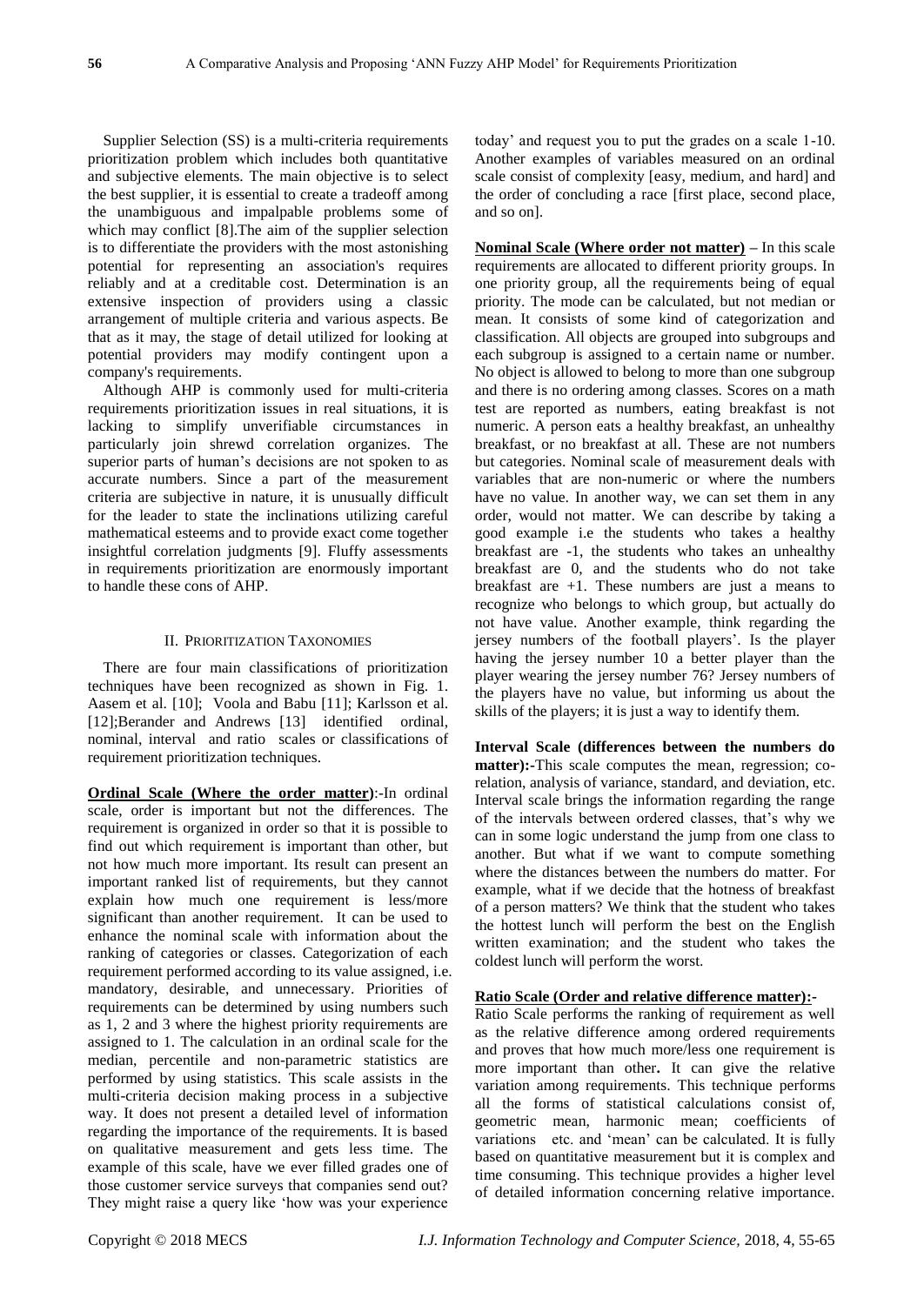

Fig.1. [Prioritization Classifications]

#### III. DESCRIPTION OF SEVEN REQUIREMENTS PRIORITIZATION AND UTILIZED TECHNIQUES

In this section we describe the seven requirement prioritization techniques named as:

(1) Analytical Hierarchy Process (AHP), (2) Planning Game (PG), (3) Commutative Voting (CV), (4) Cost Value Ranking, (5) Priority Group (6) Binary Search Tree (BST) (7) Fuzzy AHP.

## *A. Analytical Hierarchy Process (AHP):-*

AHP is a technique which is used for making the decision on the basis of multi-criteria developed by T.L Saaty in 1980. AHP allows the judges for making decisions about the ranking of the software requirements based on multiple criteria. The key benefit of AHP is its accuracy. This technique uses pair-wise comparison to calculate the relative cost and relative importance of software requirements, in turn to find out the ranking of each requirement as per their priority [14]. It is easy to use due to pair-wise comparison matrix. It consists of following three steps.

- 1. Making a pair-wise comparison.
- 2. Determine the ranking (priority) of software requirements using decision making process.
- 3. Check consistency ratio.

AHP technique is based on ratio scale and not appropriate for huge requirements [15], [16], [17], [18]. This technique does not scale well because the number of pair-wise comparisons using AHP are  $n*(n-1)/2$  (where n is the number of requirements). So the complexity of AHP is  $O(n<sub>3</sub>)$ .

## *B. Planning Games (PG):-*

This technique is composed of ranking and numerical assignment technique to accomplish the requirements prioritization. Therefore, this technique called the variation of the numeral assignment technique. In this technique 'Beck' proposed that the customer's requirements are divided into three different groups should have the following names (1) Those group of requirements without which the system will never work, (2) Those group of requirements which are less important but provide high significant business value (3) Those group of requirements that would be valuable to have

[19].

### *C. \$100 Allocation (Cumulative Voting):-*

The hundred dollar method is basically a voting scheme used in brainstorming exercises described by Leffingwell and Widrig in 2003 [20]. This method is pretty simple, straightforward and presents the result on a ratio scale. In this technique 'n' requirement takes 'n' comparisons like planning game. In this technique 100 dollars are disposed to all stakeholders and they have to divide the amount amongst the requirement as per their priority list. The dollar of each requirement is summed up. The requirement has the highest amount is the most important requirement and having highest priority.

Table 1. Example of Hundred Allocation Method with several stakeholders

| Require-<br>ments | Stake-<br>holder 1 | Stake-<br>holder 2 | Stake-<br>holder 3 | <b>Total</b> |
|-------------------|--------------------|--------------------|--------------------|--------------|
| Milk              | 50                 |                    |                    | 150          |
| Tea               | 30                 | 20                 | 25                 | 75           |
| Coffee            |                    |                    |                    | 50           |
| Juice             |                    |                    |                    | 35           |

#### *D. Cost Value Approach:-*

This method was created by J. Karlsson and Kelvin Ryan in 1997 for priorities the requirement [21]. This technique is time consuming and scalability problem due to use of AHP. This ratio scale based technique.

The following steps are used to prioritize the requirements using this approach.

- 1. Requirement specialist first reviews the requirement of the candidates.
- 2. Users and Customers use the AHP technique to compute the relative weight of the user requirements
- 3. Decision makers apply the AHP technique to calculate the relative cost of software requirements.
- 4. Decision makers use the AHP technique to compute the usage/implementation cost and relative value of all user requirements then plot cost-value diagrams for these.
- 5. The cost value diagram is the use of the stakeholders as the intangible guide for discusses and compares of the candidate requirements. Software expert exploits this observation to prioritize the software requirements and provides the ranking, which one has to be higher priority. Also, they can use the ranking of software requirements to build up arrangement for software release strategy.

#### *E. Priority Group:-*

This technique was proposed by Karlsson et al. [3]. The idea behind this technique is similarly used in the NT (Numerical assignment technique): allocate a value to every requirement into one group of three: high, medium, and low priority group. NT technique prioritizes only once the group requirements, while PG (priority groups)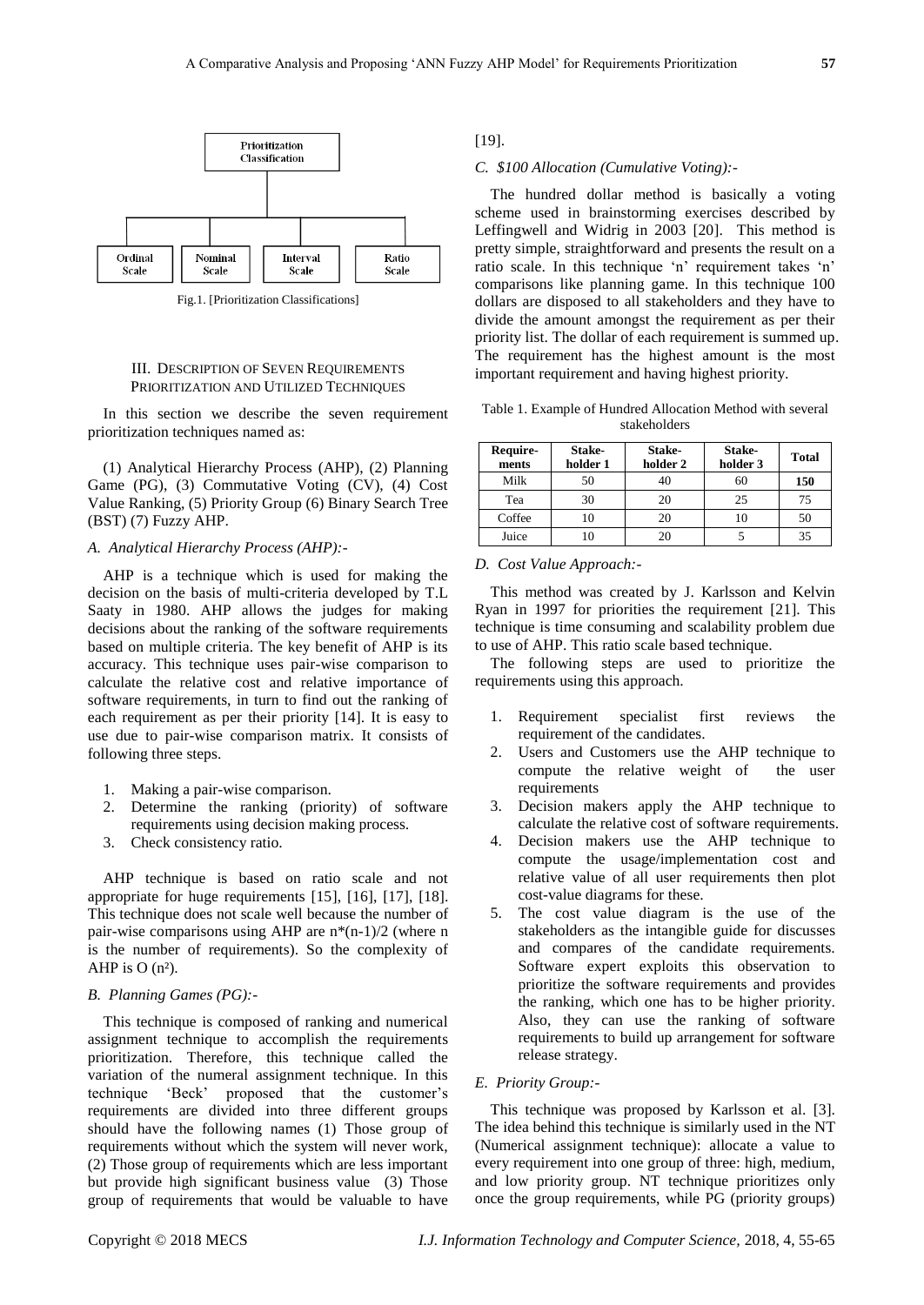technique does repeatedly this. Fig. 3 illustrates the concept of priority groups. The following steps in this technique are [3]:-

- 1. Collect all the user requirements and place them into only one cluster.
- Place these requirements as per their priory into any one of the following groups: High, medium and low priority.
- 3. In each group, it may be possible that one requirement can make new three subgroups (high, medium and low) and place these software requirements within same group into newly generated subgroups.
- 4. Repeat step 3 until each sub-group contains only one requirement.
- 5. In this arrangement, numerical value of the requirements can be read from left to right.



Fig.2. 'Cost' and 'requirement's relative value' diagram using AHP [22].



Fig.3. The concept of priority groups [23].

#### *F. Binary Search Tree (BST): -*

BST is a sorting technique was suggested by Hopcroft, Aho and Ullman in 1983 [24]. This algorithm regularly utilized as a part of a scan for data and can easily extent to be used in prioritizing many requirements. In BST every node has at most two children. This technique used for requirements prioritization as per their importance of order [3].

#### G. *Fuzzy AHP:-*

Zadeh introduced first the fuzzy set theory [25]. Fuzzy set theory simplified standard sets in a bid to simulate and human being linguistic reasoning model in a field categorized by partial, indistinct and tentative data. Fuzzy AHP named as extended appearance of AHP, also works on conventional idea of pair wise comparison of software requirements except that it captures the fuzziness inherent and vagueness in human opinions by insertion fuzzy linguistic conditions on a scale of triangular fuzzy numbers to develop the conventional scaling method [26]. Stakeholders are not being capable to judge every pair of software requirements precisely in crisp. Defuzzification is the process of generating a quantifiable outcome for the values which are estimated rather than precise, given corresponding membership degrees and fuzzy sets [27].



The Fuzzy AHP takes over all characteristics of AHP such as ease of computation, having less computational cost, lack of mathematical calculations, but it includes the same problems i.e. large number of comparisons of software requirements initially made by judges [28], [29], [30].

## IV. COMPARATIVE ANALYSIS OF EXISTING SEVEN REQUIREMENTS PRIORITIZATION TECHNIQUES BASED ON DIFFERENT PARAMETERS

This section represents a comparative study of existing seven requirements prioritization techniques based on different aspects like: accuracy, time complexity, scalability, prioritization scale, easy to use, and decision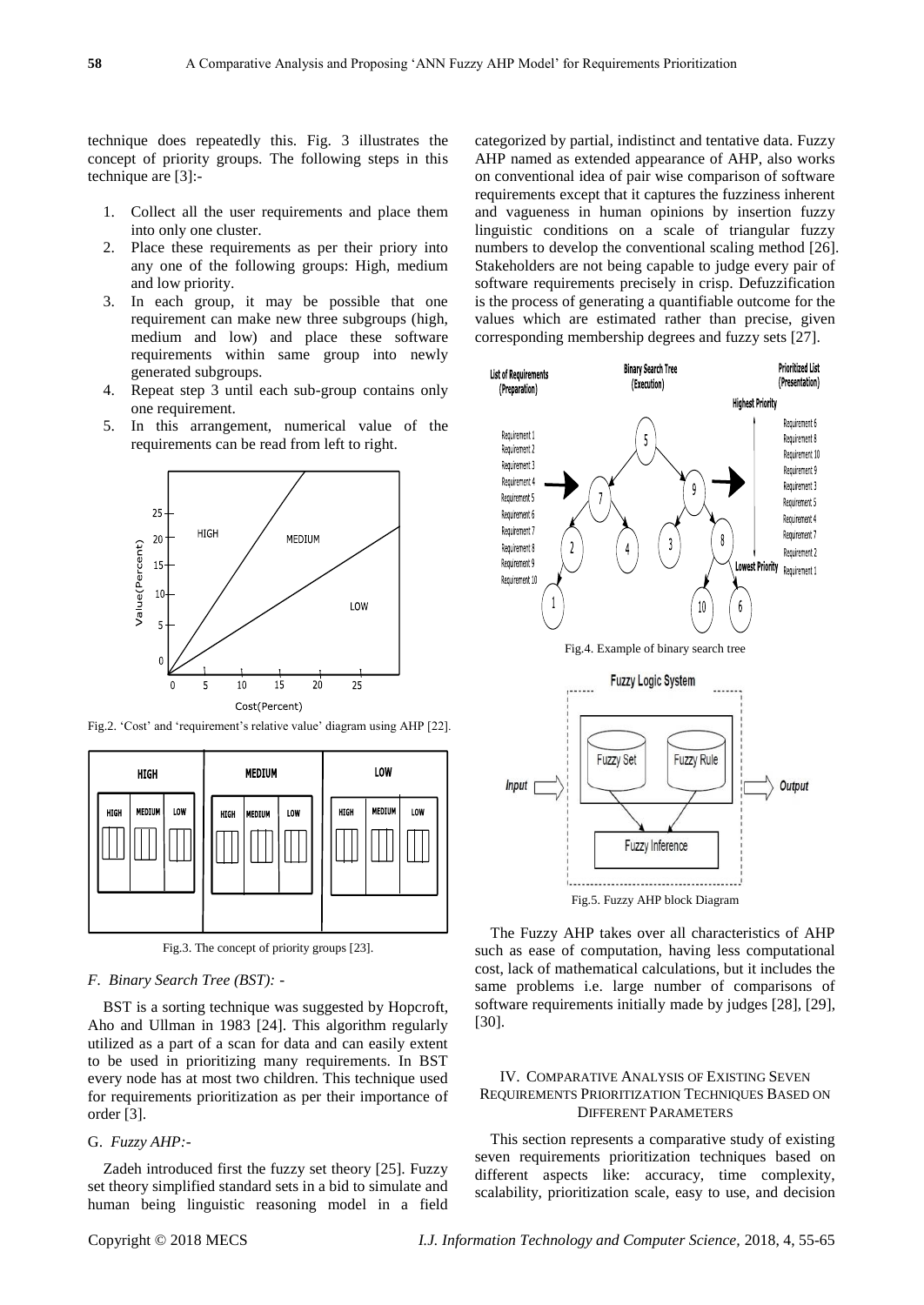making, etc. It was found from literature survey none of the techniques can be considered as the best one. These above techniques undergo from a number of limitations as: lack of scalability. Time complexity, Negative degree of membership function, inconsistency ratio, and rank updates during requirement development, and conflicts among stakeholders.

| S<br>N         | <b>Technique</b><br><b>Name</b>   | <b>Scale Name</b> | <b>Scalability</b>        | EasyTo Use | Accuracy | Time<br>Complexity | <b>Decision</b><br><b>Making</b> |
|----------------|-----------------------------------|-------------------|---------------------------|------------|----------|--------------------|----------------------------------|
|                | <b>AHP</b>                        | Ratio             | $\boldsymbol{\mathsf{x}}$ |            |          |                    |                                  |
| $\overline{2}$ | <b>Planning Game</b>              | Ordinal           |                           |            |          |                    |                                  |
| 3              | <b>Commutative Voting</b><br>(CV) | Ordinal           | $\boldsymbol{\mathsf{x}}$ |            |          |                    | ×                                |
| 4              | <b>Cost Value Ranking</b>         | Ratio             | $\mathbf x$               |            | ×        |                    |                                  |
|                | <b>Priority</b><br>Group          | Ordinal           | $\boldsymbol{\mathsf{x}}$ |            |          | ×                  | ×                                |
| 6              | <b>Binary Search Tree</b>         | Ordinal           | $\boldsymbol{\mathsf{x}}$ |            |          |                    |                                  |
|                | <b>Fuzzy AHP</b>                  | Ratio             | $\mathbf{x}$              | ×          |          |                    |                                  |

Table 2. Comparative Analysis Table

#### *A. Limitation of the existing techniques:-*

- 1. Don't support the scalability with huge requirements.
- 2. The problem of time complexity.
- 3. Most of the techniques does not calculate accurate consistency Ratio (CR= Consistency Index (CI)/Random Index(C).
- 4. Negative Degree of membership function makes no sense
- 5. Most of the techniques generate multiple optimal results makes strong inconsistency between fuzzy decisions.

To overcome of these drawbacks/limitations of the existing requirement prioritization techniques we proposed an effective "ANN fuzzy AHP model".

### V. THE PROPOSED 'ANN FUZZY AHP MODEL'

In this section, we discuss the implementation steps of our proposed "ANN Fuzzy AHP model" shown in Fig. 6. As seen in the fig., first of all, the experts communicating with the database obtain suitable machineries and manufacturing apparatus and store them in the database. Next, judges find out their criteria for choosing machinery and manufacturing apparatus. The criteria as a section of input data are entered. In the data entry stage, the data are organized and analyzed in the form of a FAHP and ANN diagram. The information enters to a prefabricated program of MATLAB software as fuzzy pair-wise comparisons matrices. In continuation, the trained artificial neural network (ANN) diagnoses the appropriateness or inappropriateness of judges' view. In fact, this part represents the intelligent decision support system. If the results are suitable, the decisions are confirmed; otherwise, the entry data should be revised and will be returned to the cycle.

#### *A. Steps for implementation*

## *Step 1:- Configuration of FAHP*

1. Configuration of a database of the requirements

appropriate for each criterion.

- 2. Extraction of criteria and the association between the criteria by the Judges.
- 3. Extraction of suitable systems by experts from storage and database of suitable systems in the database.



Fig.6. ANN Fuzzy AHP model

The above three steps led to the Configuration of FAHP:-

## *Step 2:- Retrieval of input data*

- 1. Selection of judges for the judgement.
- 2. Fuzzy pair-wise comparison matrices were retrieved according to FAHP and then allocated mongst the judges as questionnaire (Fuzzy pairwise comparison matrices were acquired).
- 3. The questionnaire was gathered for analysis of requirements, selection.

*Step 3:- Examination of the data retrieved by The*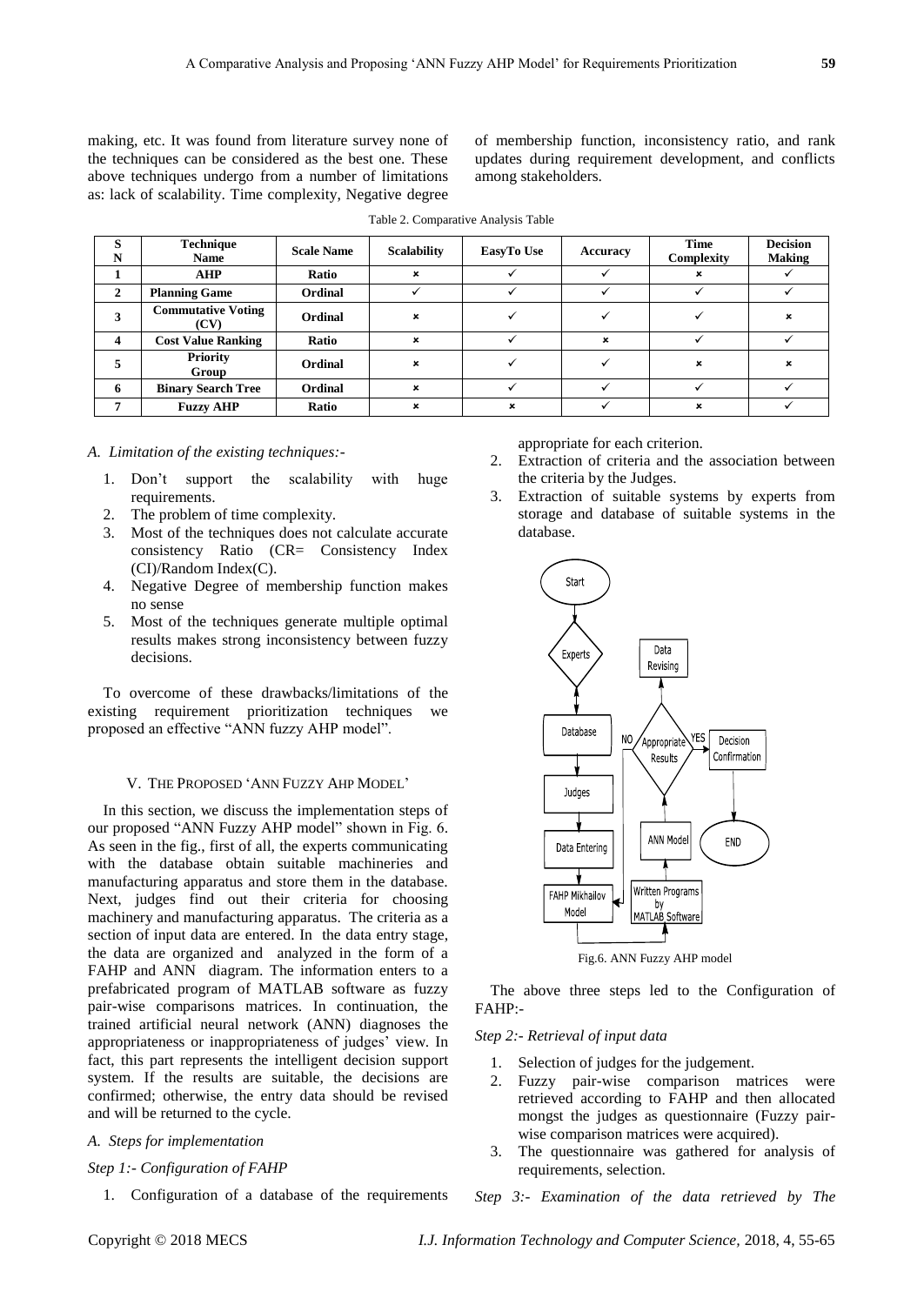#### *MATLAB program*

- 1. Data taken from questionnaires were fed into the program written in MATLAB.
- 2. The program test out them with respect to consistency rate. (The ratio more than 0.10 indicates inconsistent decisions.)
- 3. Unsuitable questionnaires were back to the judges for revision. These three steps repeated until each questionnaire was reworked.
- 4. The weights of equivalent levels were identified.

*Step 4:- Training and testing the neural network*

- 1. The weights related to the number of judges were given to the suitable neural networks.
- 2. According to the outcomes, the more suitable network was chosen (as per the function of AIPAC and neural network).

*Design of ANN Model: -*





To design an artificial neural network model (ANN model), three main phases should be measured. These three phases – legitimate for any application – are shown in Fig. 7 which shows the model design. Multiple criteria require to be taken into account when selecting 'requirements'.

To find out how 'requirements' have carried out in the previous or recent contracts, the judges must think about a set of criteria such as price, technology and quality. In other words, the performance record, based on distinct, defined criteria, is the most important input for the decision making process. The judges estimate 'requirement' based on their input, and find out the ranks of 'requirement' as output. How the judges thinks and makes decisions about the 'requirement' rank is a black box. If anyone can replicate this black box, then the input data could be used to determine the 'requirement' scores and order them for future usage without the judge's judgment. The proposed ANN model simulates this black box by Neural Networks.

## *Application of supplier selection(SS) process in the white manufacturing goods sector:-*

One of the largest white good manufacturers in Europe, founded in Turkey, desires to choose the best supplier organization for one its important parts utilized in the manufacturing of washing machines. The white good firm has washing machine, refrigerator, and A/C factories which are required for its manufactured goods in over 100 countries for example France, Germany, England, and Spain. The yearly capacity of the washing machine organization, which won the designation of "the most productive ability in the world" in the region by the quantity of products per capita, is annually 2 million units. With the washing machines manufactured in the firm, making an export in the amount of approximate 230 million USD yearly is foreseen. The manufacturing factory talked about in the study is new in this area and it is trying to enhance its customer base. Therefore the manufacture facility and the capability of the supplier to enhance its power should be taken into account to decide the best supplier industry. Due to white good sector, there are also seasonal fluctuations. The supplier's capability should be flexible sufficient to meet the modifications in the market demand. Since the manufacturing is based on gathering, complete manufacturing raw materials are outsourced. In reflection that the capacity of the firm is 2 million units annually, there are a vast number of raw manufacturing materials supplied. Therefore we can finalize that the supplier selection (SS) is one of the most significant requirements prioritization problems in this washing machine firm [31].The fuzzy pair-wise evaluation matrix regarding the objective with TFN (triangular fuzzy numbers) can be seen in Table 3.The same computations were applied to another pair-wise comparison matrices and the priority weights of every main attribute, alternative and sub-attribute were computed. The priority weights of each main attribute, alternative and sub-attribute, can be seen in Table 4. Each column of the matrix in Table 7 was multiplied with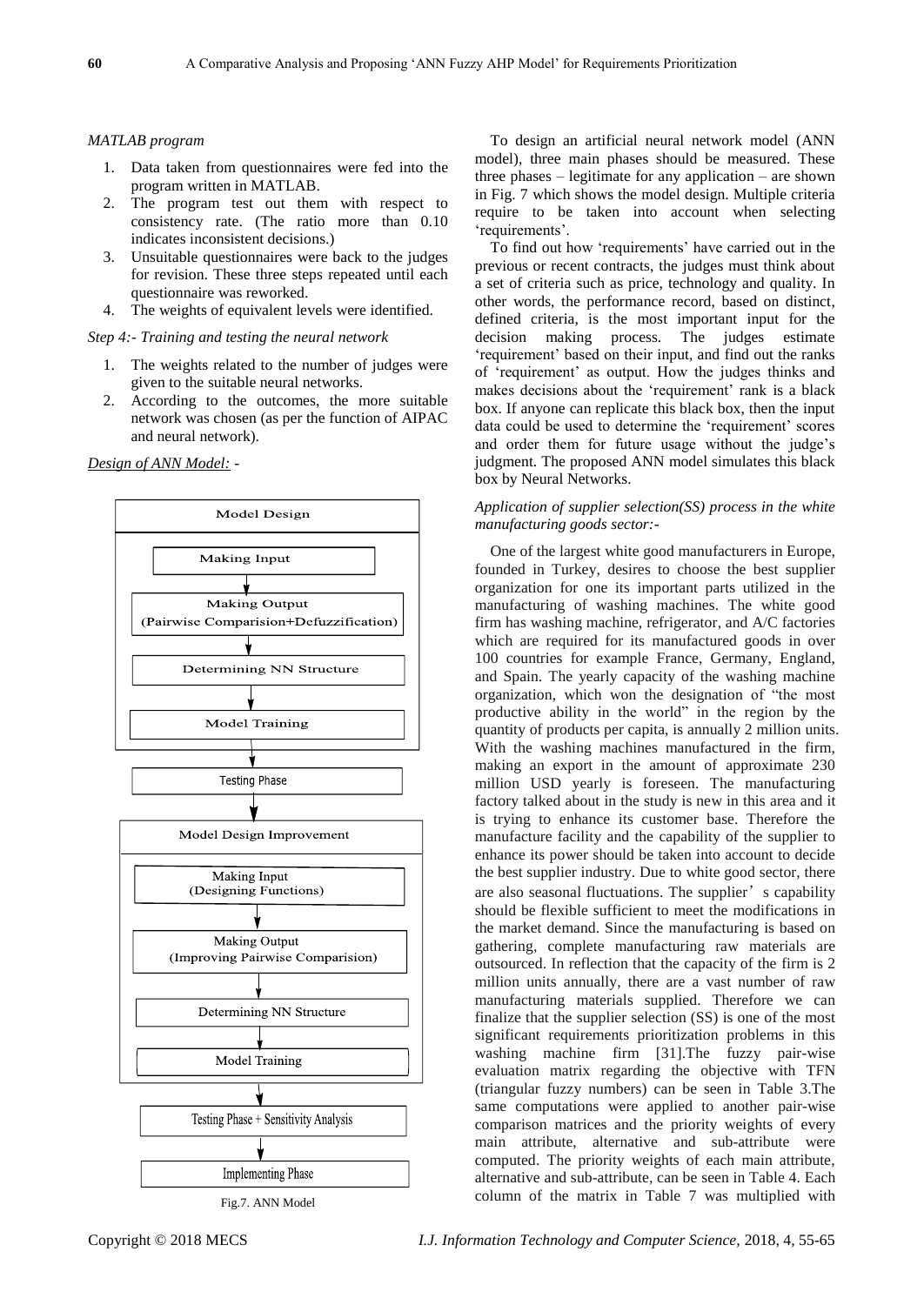weights of priority at the top of the column and then those numerical values were added up for every row. Finally, the priority weights of the alternatives regarding supplier attribute were computed.

| Table 3. Fuzzy evaluation matrix with respect to 'Requirement Selection' with triangular fuzzy numbers (tfn). |  |  |  |  |  |
|---------------------------------------------------------------------------------------------------------------|--|--|--|--|--|
|---------------------------------------------------------------------------------------------------------------|--|--|--|--|--|

| Criteria                   | <b>SUPPLIER</b><br>CRITERIA | <b>PRODUCT</b><br><b>PERFORMANCE</b> | <b>SERVICE</b><br><b>PERFORMANCE</b> | <b>FAHP</b><br><b>Priorities</b> | ${\it ANN}$<br><i>FAHP</i> |
|----------------------------|-----------------------------|--------------------------------------|--------------------------------------|----------------------------------|----------------------------|
| SUPPLIER CRITERIA          | (1,1,1)                     | (2/3, 1, 3/2)                        | (2/3,1,3/2)                          | 0.33                             | 0.3422                     |
| PRODUCT PERFORMANCE        | (2/3,1,3/2)                 | (1,1,1)                              | (3/2, 2, 5/2)                        | 0.45                             | 0.4460                     |
| <b>SERVICE PERFORMANCE</b> | (2/3,1,3/2)                 | (2/5,1/2,3/2)                        | (1,1,1)                              | 0.22                             | 0.2118                     |
| $B = 0.7$                  |                             |                                      |                                      |                                  |                            |

Table 4. Fuzzy pair-wise comparison matrix of three alternatives with respect to the sub-criteria of supplier criteria and their normalized

|                                                                                                | <b>SUPPLIER A</b>                                                                                | <b>SUP B</b>                                                                                             | <b>SUP C</b>                                      | <b>FAHP</b>                                  | <b>ANN FAHP</b>                                                                                                |  |  |  |  |  |
|------------------------------------------------------------------------------------------------|--------------------------------------------------------------------------------------------------|----------------------------------------------------------------------------------------------------------|---------------------------------------------------|----------------------------------------------|----------------------------------------------------------------------------------------------------------------|--|--|--|--|--|
|                                                                                                | A: Comparisons of the three alternatives with respect to the sub-criterion Financial Status (FS) |                                                                                                          |                                                   |                                              |                                                                                                                |  |  |  |  |  |
| <b>SUPA</b><br><b>SUPB</b><br>SUP <sub>C</sub><br>$\beta = 0.833$                              | (1,1,1)<br>(5/2,3,5)<br>(7/2, 4, 9/2)                                                            | (1/5,1/3,2/5)<br>(1,1,1)<br>(2/3,1/2,2/3)                                                                | (2/9,1/4,2/7)<br>(3/2, 2, 5/2)<br>(1,1,1)         | 0.1<br>0.84<br>$\overline{0}$                | 0.2911<br>0.5958<br>0.1131                                                                                     |  |  |  |  |  |
|                                                                                                | B: Comparisons of the three alternatives with respect to the sub-criterion Management (M)        |                                                                                                          |                                                   |                                              |                                                                                                                |  |  |  |  |  |
| SUPA<br><b>SUPB</b><br>SUP <sub>C</sub><br>$\beta=1.0$                                         | (1,1,1)<br>(2/3, 1/2, 5/2)<br>(2,3,7/2)                                                          | (2/5,1/2,3/2)<br>(1,1,1)<br>(3/2, 2, 5/2)                                                                | (2/7,1/3,1/2)<br>$(2/5,1/2,2\sqrt{3})$<br>(1,1,1) | $\Omega$<br>1<br>$\theta$                    | 0.2012<br>0.5558<br>0.2430                                                                                     |  |  |  |  |  |
|                                                                                                |                                                                                                  | C: Comparisons of the three alternatives with respect to the sub-criterion <b>Technical Ability (TA)</b> |                                                   |                                              |                                                                                                                |  |  |  |  |  |
| <b>SUPA</b><br><b>SUPB</b><br>SUP <sub>C</sub><br>$\beta = 0.359$                              | (1,1,1)<br>(2/5, 1, 3/2)<br>(1/2,1,3/2)                                                          | (2/3,1,5/2)<br>(1,1,1)<br>(1/2, 1, 3/2)                                                                  | (2/3,1,2)<br>(2/3,1,2)<br>(1,1,1)                 | 0.58<br>0.42<br>$\Omega$                     | 0.5381<br>0.4298<br>0.0321                                                                                     |  |  |  |  |  |
| D: Comparisons of the Three alternatives with respect to the sub-criterion Quality System (QS) |                                                                                                  |                                                                                                          |                                                   |                                              |                                                                                                                |  |  |  |  |  |
| <b>SUPA</b><br><b>SUPB</b><br>SUP <sub>C</sub><br>$\beta = 0.612$                              | (1,1,1)<br>(2,7/2,4,9/2)<br>(2,3,7/2)                                                            | (2/9,1/4,1/2)<br>(1,1,1)<br>(5/2,1,3/2)                                                                  | (2/7,1/3,1/2)<br>(2/3, 1, 5/2)<br>(1,1,1)         | 0.58<br>0.42<br>$\overline{0}$               | 0.5322<br>0.3133<br>0.1545                                                                                     |  |  |  |  |  |
|                                                                                                |                                                                                                  |                                                                                                          |                                                   |                                              | E: Comparisons of the Three alternatives with respect to the sub-criterion Geographical Location (GL)          |  |  |  |  |  |
| <b>SUPA</b><br><b>SUPB</b><br>SUP <sub>C</sub><br>$\beta = 0.342$                              | (1,1,1)<br>(2/3, 1/2, 5/2)<br>(2,3,7/2)                                                          | (2/5,1/2,3/2)<br>(1,1,1)<br>(3/2, 2, 5/2)                                                                | (2/7,1/3,1/2)<br>$(2/5,1/2,2\sqrt{3})$<br>(1,1,1) | $\mathbf{0}$<br>$\mathbf{0}$<br>$\mathbf{1}$ | 0.1862<br>0.2109<br>0.6029                                                                                     |  |  |  |  |  |
|                                                                                                |                                                                                                  | F: Comparisons of the Three alternatives with respect to the sub-criterion Capacity (C)                  |                                                   |                                              |                                                                                                                |  |  |  |  |  |
| <b>SUPA</b><br><b>SUPB</b><br>SUP <sub>C</sub><br>$\beta = 0.359$                              | (1,1,1)<br>(2/5, 1, 3/2)<br>(1/2,1,3/2)                                                          | (2/3,1,5/2)<br>(1,1,1)<br>(1/2, 1, 3/2)                                                                  | (2/3,1,2)<br>(2/3,1,2)<br>(1,1,1)                 | 0.58<br>0.42<br>$\overline{0}$               | 0.5212<br>0.3302<br>0.1486                                                                                     |  |  |  |  |  |
|                                                                                                |                                                                                                  |                                                                                                          |                                                   |                                              | G: Comparisons of the Three alternatives with respect to the sub-criterion Working with Kanban Approach (WWKA) |  |  |  |  |  |
| <b>SUPA</b><br><b>SUPB</b><br>SUP <sub>C</sub><br>$\beta = 0.342$                              | (1,1,1)<br>(2,4,9/2)<br>(2,3,7/2)                                                                | (2/9,1/4,1/2)<br>(1,1,1)<br>(5/2, 1, 3/2)                                                                | (2/7,1/3,1/2)<br>(2/3, 1, 5/2)<br>(1,1,1)         | 0.33<br>0.22<br>0.45                         | 0.3506<br>0.2654<br>0.3840                                                                                     |  |  |  |  |  |

Table 5. Fuzzy pair-wise comparison matrix of three alternatives with respect to the sub-criteria of product performance criteria and their alternative

|                                                                                                      | <b>SUPPLIER A</b>                                                                                     | <b>SUP B</b>                                     | <b>SUP C</b>                                      | <b>FAHP</b>          | <b>ANN FAHP</b>            |  |  |  |  |
|------------------------------------------------------------------------------------------------------|-------------------------------------------------------------------------------------------------------|--------------------------------------------------|---------------------------------------------------|----------------------|----------------------------|--|--|--|--|
| A: Comparisons of the Three alternatives with respect to the sub-criterion <b>PRODUCT PRICE</b> (PP) |                                                                                                       |                                                  |                                                   |                      |                            |  |  |  |  |
| <b>SUPA</b><br><b>SUPB</b><br>SUP C<br>$\beta=1$                                                     | (1,1,1)<br>(5/2,3,5/2,7/2)<br>(3,7/2,4,9/2)                                                           | (2/7,1/5,2/5)<br>(1,1,1)<br>(1/3, 2/5, 1/2, 2/3) | (2/9,1/4,1/3)<br>(3/2, 2, 5/2, 3)<br>(1,1,1)      | 0.45<br>0.22<br>0.33 | 0.4670<br>0.2486<br>0.2844 |  |  |  |  |
| B: Comparisons of the Three alternatives with respect to the sub-criterion <b>HANDLING</b> (H)       |                                                                                                       |                                                  |                                                   |                      |                            |  |  |  |  |
| <b>SUPA</b><br><b>SUPB</b><br>SUP <sub>C</sub><br>$\beta$ =0.45                                      | (1,1,1)<br>(2/3,1,1/2,5/2)<br>(2,3,7/2)                                                               | (2/5,1/2,3/2)<br>(1,1,1)<br>(3/2, 2, 5/2)        | (2/7,1/3,1/2)<br>$(2/5,1/2,2\sqrt{3})$<br>(1,1,1) | 0.58<br>0.42<br>0    | 0.5512<br>0.3286<br>0.1202 |  |  |  |  |
|                                                                                                      | C:Comparisons of the Three alternatives with respect to the <b>sub-criterion PRODUCT QUALITY (PQ)</b> |                                                  |                                                   |                      |                            |  |  |  |  |
| <b>SUPA</b><br><b>SUP B</b><br>SUP C<br>$B=0.123$                                                    | (1,1,1)<br>(2/5, 1, 3/2)<br>(1/2, 1, 3/2)                                                             | (2/3,1,5/2)<br>(1,1,1)<br>(1/2, 1, 3/2)          | (2/3,1,2)<br>(2/3,1,2)<br>(1,1,1)                 | 0.45<br>0.33<br>0.22 | 0.4465<br>0.3526<br>0.2009 |  |  |  |  |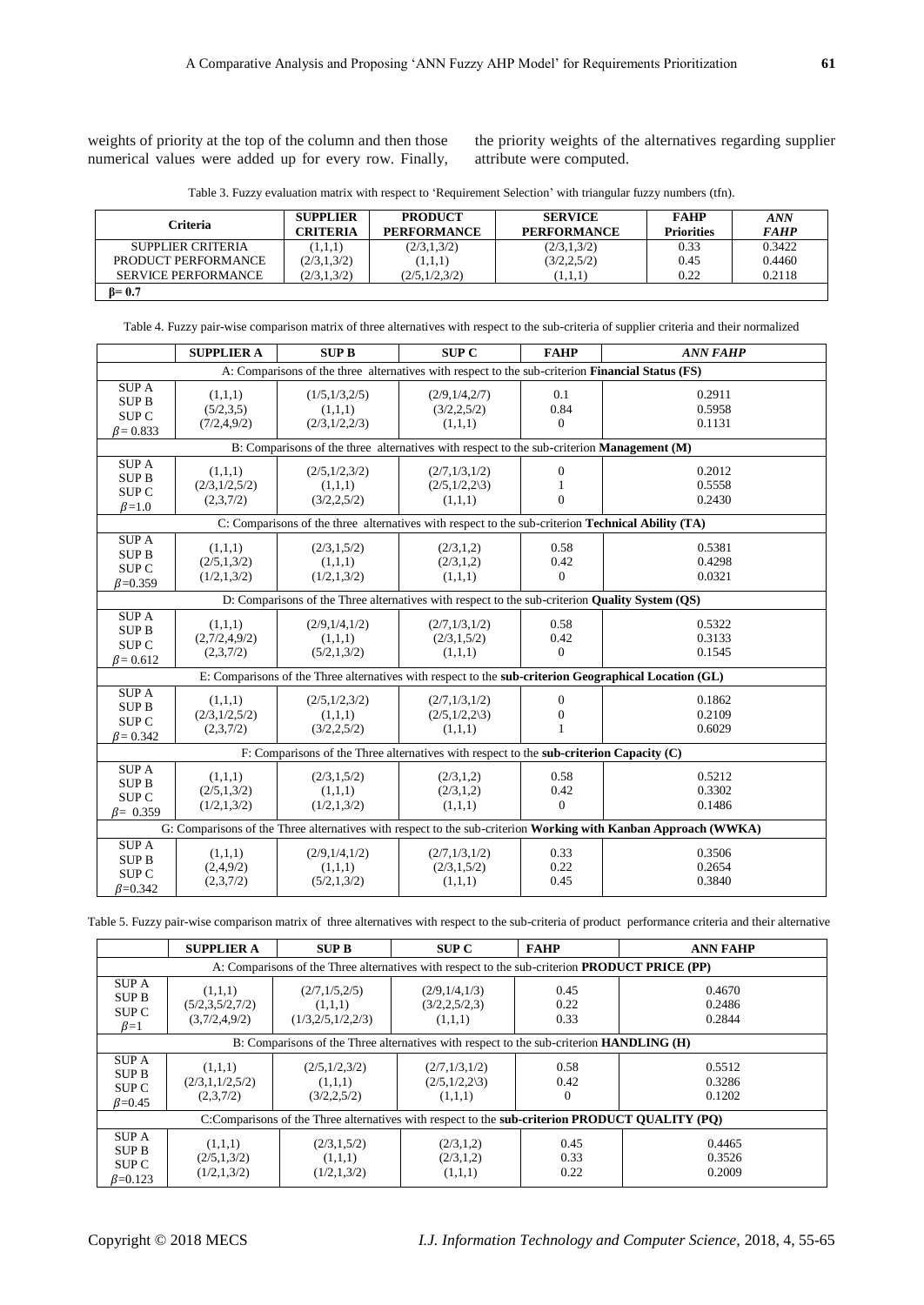|                                                                                                  | <b>SUPPLIER A</b>                                                                                 | <b>SUP B</b>                                                                                     | <b>SUP C</b>                                      | <b>FAHP</b>              | <b>ANN FAHP</b>            |  |  |  |  |  |
|--------------------------------------------------------------------------------------------------|---------------------------------------------------------------------------------------------------|--------------------------------------------------------------------------------------------------|---------------------------------------------------|--------------------------|----------------------------|--|--|--|--|--|
|                                                                                                  | A: Comparisons of the Three alternatives with respect to the <b>sub-criterion FOLLOW</b> – UP (F) |                                                                                                  |                                                   |                          |                            |  |  |  |  |  |
| <b>SUPA</b><br><b>SUP B</b><br><b>SUP C</b><br>$B = 0.545$                                       | (1,1,1)<br>(5/2, 5/2, 7/2)<br>(3,4,9/2)                                                           | (2/7,1/5,2/5)<br>(1,1,1)<br>(1/3, 1/2, 2/3)                                                      | (2/9,1/4,1/3)<br>(3/2,2,3)<br>(1,1,1)             | 0.45<br>0.22<br>0.33     | 0.4638<br>0.2489<br>0.2873 |  |  |  |  |  |
| B: Comparisons of the Three alternatives with respect to the <b>sub-criterion LEAD TIME</b> (LT) |                                                                                                   |                                                                                                  |                                                   |                          |                            |  |  |  |  |  |
| <b>SUPA</b><br>SUP B<br>SUP <sub>C</sub><br>$\beta$ = 1.00                                       | (1,1,1)<br>(2/3,1/2,5/2)<br>(2,3,7/2)                                                             | (2/5,1/2,3/2)<br>(1,1,1)<br>(3/2, 2, 5/2)                                                        | (2/7,1/3,1/2)<br>$(2/5,1/2,2\sqrt{3})$<br>(1,1,1) | 0.45<br>0.33<br>0.22     | 0.4378<br>0.3223<br>0.2399 |  |  |  |  |  |
|                                                                                                  |                                                                                                   | C:Comparisons of the Three alternatives with respect to the sub-criterion TECHNICAL SUPPORT (TS) |                                                   |                          |                            |  |  |  |  |  |
| <b>SUPA</b><br>SUP B<br>SUP C<br>$\beta = 3090$                                                  | (1,1,1)<br>(2/5,1,3/2)<br>(1/2,1,3/2)                                                             | (2/3,1,5/2)<br>(1,1,1)<br>(1/2,1,3/2)                                                            | (2/3,1,2)<br>(2/3,1,3/2,2)<br>(1,1,1)             | 0.58<br>0.42<br>$\Omega$ | 0.5356<br>0.3285<br>0.1359 |  |  |  |  |  |
|                                                                                                  | D: Comparisons of the Three alternatives with respect to the sub-criterion PROFESSIONALISM (P)    |                                                                                                  |                                                   |                          |                            |  |  |  |  |  |
| <b>SUPA</b><br><b>SUP B</b><br>SUP <sub>C</sub><br>$\beta = 0.465$                               | (1,1,1)<br>(2,4,9/2)<br>(1/2,3,7/2)                                                               | (2/9,1/4,1/2)<br>(1,1,1)<br>(5/2,1,3/2)                                                          | (2/7,1/3,1/2)<br>(2/3,1,5/2)<br>(1,1,1)           | 0.58<br>0.42<br>$\theta$ | 0.5146<br>0.3282<br>0.1572 |  |  |  |  |  |

|  | Table 6. Fuzzy pair-wise comparison matrix of three alternatives with respect to the sub-criteria of service performance criteria |  |
|--|-----------------------------------------------------------------------------------------------------------------------------------|--|
|--|-----------------------------------------------------------------------------------------------------------------------------------|--|

| Criteria     | <b>FS</b>   | М           | TA              | <b>QS</b>       | GL            | $\mathbf C$ | <b>WWKA</b> | <b>FAHP</b>  | <b>ANN</b><br><b>FAHP</b> |
|--------------|-------------|-------------|-----------------|-----------------|---------------|-------------|-------------|--------------|---------------------------|
| <b>FS</b>    | (1,1,1)     | (2/3,1/2,1) | (2/5,1/2,3/2)   | (2/3,1/2,1)     | (3/2, 2, 5/2) | (2/3,1/2,1) | (2/3,1/2,1) | 0.18         | 0.1110                    |
| M            | (1,2,3/2)   | (1,1,1)     | (5/2, 1/2, 1/5) | (3/2, 2, 5/2)   | (3/2, 2, 5/2) | (5,3,2,2/5) | (5,3,2,2/5) | $\Omega$     | 0.0368                    |
| TA           | (2/3,2,5)   | (5,3,2,2/5) | (1,1,1)         | (3/2, 2, 5/2)   | (5,3,2,2/5)   | (2/3,1/2,1) | (2/3,1/2,1) | 0.22         | 0.1921                    |
| QS           | (2/3, 2, 5) | (2/3,1/2,1) | (5/2,1/2,1/5)   | (1,1,1)         | (2/3,1/2,1)   | (2/3,1/2,1) | (2/3,1/2,1) | 0.31         | 0.3253                    |
| GL           | (5,3,2,2/5) | (2/3,1/2,1) | (5/2, 1/2, 1/5) | (5/2, 1/2, 1/5) | (1,1,1)       | (2/3,1/2,1) | (2/3,1/2,1) | 0.04         | 0.0449                    |
| $\mathsf{C}$ | (2/3,1/2,1) | (2/3,1/2,1) | (3/2, 2, 5/2)   | (2/3,2,5)       | (2/3,1/2,1)   | (1,1,1)     | (2/3,1/2,1) | 0.25         | 0.2135                    |
| <b>WWKA</b>  | (2/3,1/2,1) | (2/3,1/2,1) | (3/2, 2, 5/2)   | (3/2, 2, 5/2)   | (5,3,2,2/5)   | (2/3,1/2,1) | (1,1,1)     | $\mathbf{0}$ | 0.0764                    |
| $B=0.508$    |             |             |                 |                 |               |             |             |              |                           |

Table 7. For supply criteria

Table 8. Fuzzy pair-wise comparison matrix of product performance criteria

| <b>Criteria</b> | PP            | н               | PО            | <b>FAHP</b> | <b>ANN FAHP</b> |
|-----------------|---------------|-----------------|---------------|-------------|-----------------|
| PP              | (1,1,1)       | (2/3,1,3/2)     | (2/3,1,3/2)   | 0.16        | 0.3212          |
|                 | (2/3,1,3/2)   | (1,1,1)         | (3/2, 2, 5/2) |             | 0.0640          |
| DΩ              | (2/3, 1, 3/2) | (2/5, 1/2, 3/2) | (1,1,1)       | 0.84        | 0.6148          |
| $\beta = 0.01$  |               |                 |               |             |                 |

Table 9. Fuzzy pair-wise comparison matrix of service performance criteria

| <b>Criteria</b> | F           | LT            | <b>TS</b>     | D             | <b>FAHP</b> | <b>ANN</b><br><b>FAHP</b> |
|-----------------|-------------|---------------|---------------|---------------|-------------|---------------------------|
|                 | (1,1,1)     | (5/2, 2, 1/2) | (1,1/2,1/4)   | (2/3,1/2,1/5) |             | 0.1296                    |
| LT              | (2,1/2,2/5) | (1,1,1)       | (2/5,1/2,1/5) | (2/3,1,5/2)   | 0.23        | 0.2585                    |
| <b>TS</b>       | (1,3,4)     | (2/5,1,3/2)   | (1,1,1)       | (2/5,1/2,2)   | 0.69        | 0.4405                    |
|                 | (5,2,3/2)   | (4,2,4)       | (1/2,1/2,5/2) | (1,1,1)       | 0.08        | 0.1714                    |
| $B=0.4910$      |             |               |               |               |             |                           |

| Table 10. Sub-attributes of supplier criteria. |  |  |  |
|------------------------------------------------|--|--|--|
|------------------------------------------------|--|--|--|

|                       | FS     | М      | TA     | QS     | GL     | $\mathbf C$ | <b>WWKA</b> | <b>Alterative</b><br>priority<br>weight |
|-----------------------|--------|--------|--------|--------|--------|-------------|-------------|-----------------------------------------|
| Weight<br>Alternative | 0.1110 | 0.0368 | 0.1921 | 0.3253 | 0.0449 | 0.2135      | 0.0764      |                                         |
| Supplier A            | 0.2911 | 0.2012 | 0.5381 | 0.5322 | 0.1862 | 0.5212      | 0.3506      | 0.3724                                  |
| Supplier B            | 0.5958 | 0.5558 | 0.4298 | 0.3133 | 0.2109 | 0.3302      | 0.2654      | 0.3852                                  |
| Supplier C            | 0.1131 | 0.2430 | 0.0321 | 0.1545 | 0.6029 | 0.1486      | 0.3840      | 0.2425                                  |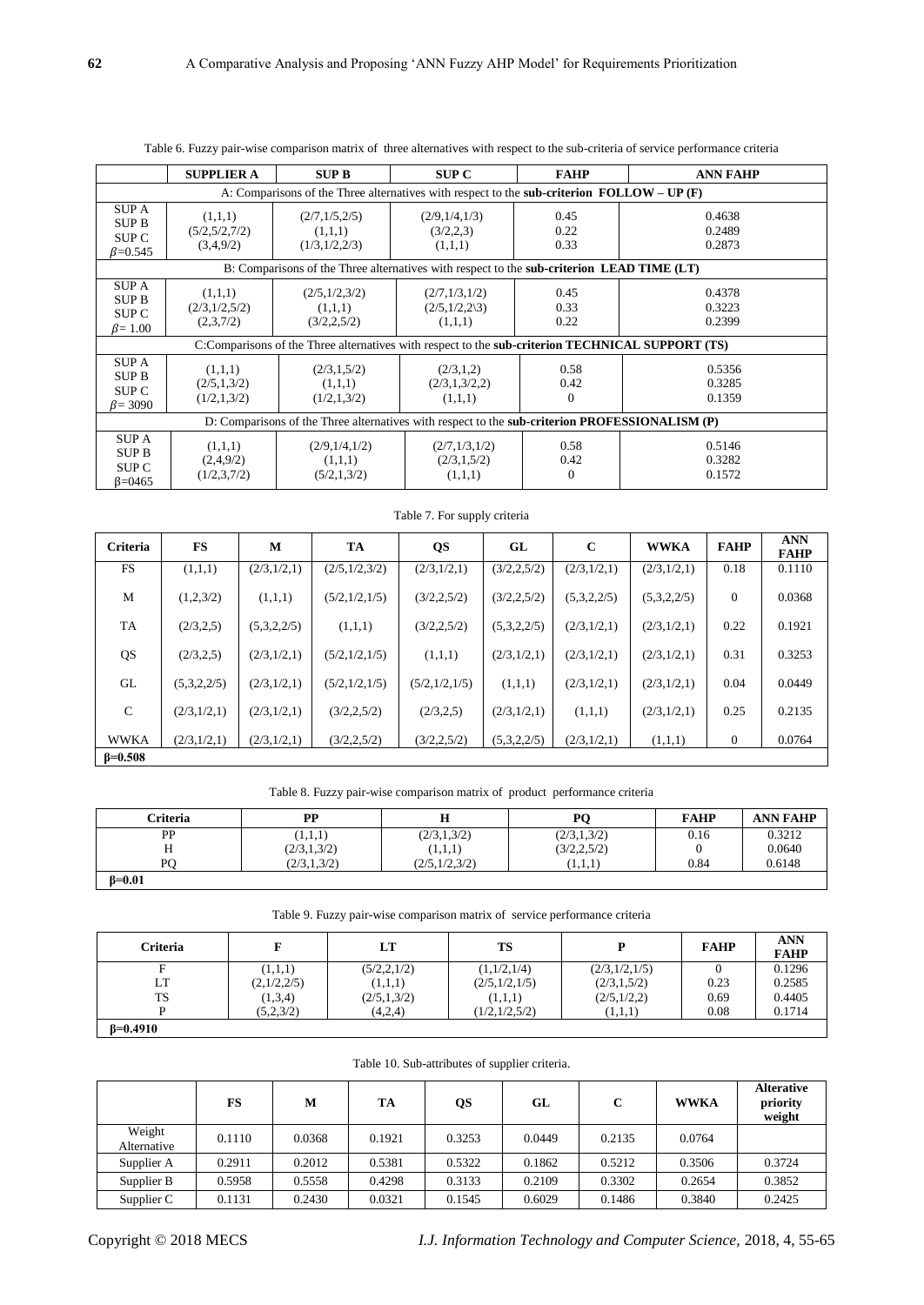|                    | PP     |        | PO     | <b>Alterative priority</b><br>weight |
|--------------------|--------|--------|--------|--------------------------------------|
| Weight Alternative | 0.3212 | 0.0640 | 0.6250 |                                      |
| Supplier A         | 0.4670 | 0.5512 | 0.4465 | 0.4857                               |
| Supplier B         | 0.2486 | 0.3286 | 0.3526 | 0.3077                               |
| Supplier C         | 0.2844 | 0.1202 | 0.2009 | 0.2066                               |

Table 11. Sub- attributes of product performance criteria**.**

| Table 12. Sub-attributes of service performance criteria. |        |        |        |        |                                      |  |
|-----------------------------------------------------------|--------|--------|--------|--------|--------------------------------------|--|
|                                                           | F      | TS     | LT     | p      | <b>Alterative priority</b><br>weight |  |
| Weight Alternative                                        | 0.1296 | 0.4405 | 0.2585 | 0.1714 |                                      |  |
| Supplier A                                                | 0.4638 | 0.5356 | 0.4378 | 0.5146 | 0.5140                               |  |
| Supplier B                                                | 0.2489 | 0.3285 | 0.3223 | 0.3282 | 0.3234                               |  |
| Supplier C                                                | 0.2873 | 0.1359 | 0.2399 | 0.1572 | 0.1626                               |  |

| Table 13. Main-attributes of the Requirements Selection. |  |  |
|----------------------------------------------------------|--|--|
|----------------------------------------------------------|--|--|

|                    |        | DР     | <b>SP</b> | <b>ANN FAHP</b> |
|--------------------|--------|--------|-----------|-----------------|
| Weight Alternative | 0.3422 | 0.4460 | 0.2118    |                 |
| Supplier A         | 0.3724 | 0.4857 | 0.5140    | 0.4670          |
| Supplier B         | 0.3852 | 0.3077 | 0.3234    | 0.3341          |
| Supplier C         | 0.2425 | 0.2066 | 0.1626    | 0.1989          |

The same computations have been performed to the sub-attributes of manufactured goods performance attribute and service performance attribute and the weights of priority of the alternatives regarding manufactured goods performance and service performance attributes have been computed. The weights of priority can be seen in Tables 11 and 12.

Finally the weights of priority of the alternatives regarding the main attributes were combined and the weights of priority of the alternatives were concluded. The weights of priority of the alternative suppliers can be seen in Table 13.

In order to shorten the solution procedure for the supplier selection (SS) problem, Excel's macros were used to compute the weights of priority of the alternatives based on the questionnaire forms applied to facilitate comparisons of alternatives, main attributes and subattributes. The specialist filled out the questionnaire forms. Some example parts of questionnaire form are given in appendices. Then Excel's macros made all of the computations point out above to compute the weights of priority the alternative organizations. The weights of priority for the alternatives were found to be (**0.4670,**, 0.3341, 0.1989). According to the final value, Supplier A is the best supplier because it has the weight of highest priority and the Supplier B has the next recommended highest priority alternative.

## VI. CONCLUSION AND FUTURE WORK

Requirement Prioritization is the most important activity of requirement engineering towards making good decisions for software release planning. In the past, there were so many methods/techniques proposed of requirements prioritization however, these techniques

suffer from a number of drawbacks and limitations which includes: time complexity, problem of scalability, complexity and inaccurate result among rank updates, coordination among stakeholders. So there is a need of an effective algorithm for requirement prioritization that will overcome the limitation issues of current requirements prioritization methods/techniques at both commercial and industrial level, In order to do so the proposing model called 'ANN fuzzy AHP model' with an example of supplier selection(SS) problem to choose the best supplier firm. In future we will apply the logarithmic algorithm on proposed model in real life scenario and will focus on the performance in the field of various issues like degree of membership function (never negative), consistency ratio (which will be always between  $0 \& 0.1$ ), time complexity, scalability, and ease of use and accuracy. We will also focus on the comparative analysis of this proposed model 'Logarithmic ANN fuzzy AHP model' with the existing techniques with a real life example.

#### **REFERENCES**

- [1] Leffingwell, Dean, and Don Widrig. *Managing software requirements: a unified approach*. Addison- Wesley Professional, 2000.
- [2] Barney, Sebastian, Aybüke Aurum, and Claes Wohlin. "A product management challenge: Creating software product value through requirements selection." *Journal of Systems Architecture* 54.6 (2008): 576-593.
- [3] Karlsson, Joachim, Claes Wohlin, and Björn Regnell. "An evaluation of methods for prioritizing software requirements." *Information and Software Technology* 39.14 (1998): 939-947.
- [4] Keele, Staffs. "Guidelines for performing systematic literature reviews in software engineering." *Technical report, Ver. 2.3 EBSE Technical Report. EBSE*. 2007.
- [5] Finkelstein, Anthony, et al. "A search based approach to fairness analysis in requirement assignments to aid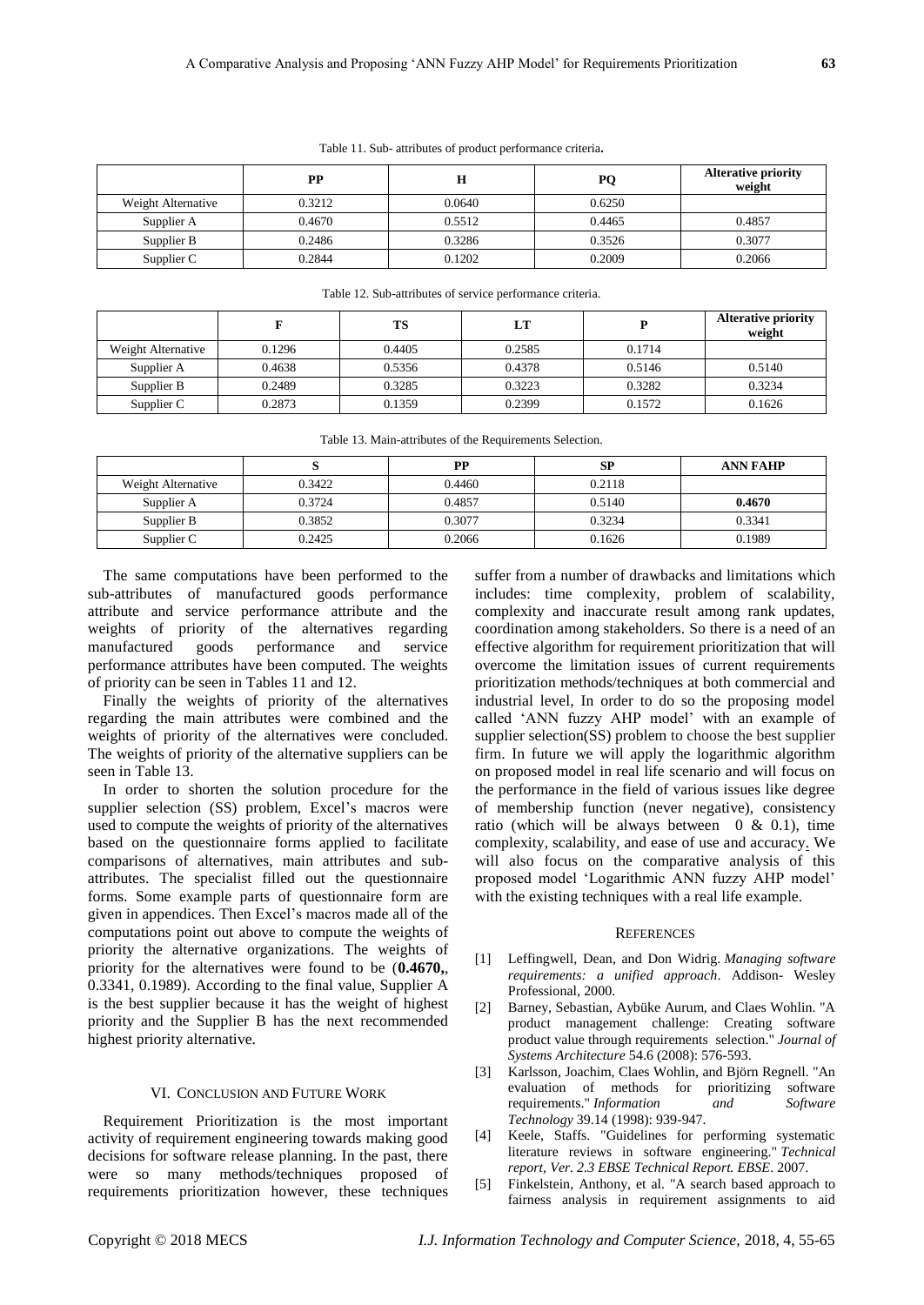negotiation, mediation and decision making."*Requirements Engineering* 14.4 (2009):231-245.

- [6] Ma, Qiao. The effectiveness of requirements prioritization techniques for a medium to large number of requirements: a systematic literature review. Diss. Auckland University of Technology, 2009.
- [7] Sadiq, Mohd, and S. K. Jain. "Applying fuzzy preference relation for requirements prioritization in goal oriented requirements elicitation process."*International Journal of System Assurance Engineering and Management* 5.4 (2014): 711-723.
- [8] Ghodsypour, S. H., & O'Brien, C. (1998). A decision support system for supplier selection using an integrated analytic hierarchy process and linearprogramming. International Journal of Production Economics, 56(57), 199–212.
- [9] Chan, F. T. S., & Kumar, N. (2007). Global supplier development considering riskfactors using fuzzy extended AHP-based approach. Omega, 35, 417–431.
- [10] Aasem, Muhammad, Muhammad Ramzan, and Arfan Jaffar. "Analysis and optimization of software requirements prioritization techniques." *Information and Emerging Technologies (ICIET), 2010 International Conference on*. IEEE, 2010.
- [11] Voola, Persis, and A. Vinaya Babu. "Requirements uncertainty prioritization approach: a novel approach for requirements prioritization." *Softw Eng Int J (SEIJ)* 2 (2012): 37-49
- [12] Karlsson, Lena, Martin Höst, and Björn Regnell. "Evaluating the practical use of different measurement scales in requirements prioritisation." *Proceedings of the 2006 ACM/IEEE international symposium on Empirical software engineering*. ACM, 2006.
- [13] Berander, Patrik, and Anneliese Andrews. "Requirements prioritization."*Engineering and managing software requirements*. Springer Berlin Heidelberg, 2005. 69-94.
- [14] Essaid, E. L., Abdellah Azmani, and Mohamed El Harzli. "Using AHP Method for Educational and Vocational Guidance." (2017).
- [15] Wind, Yoram, and Thomas L. Saaty. "Marketing applications of the analytic hierarchy process." *Management science* 26.7 (1980): 641-658.
- [16] Lehtola, Laura, and Marjo Kauppinen. "Empirical evaluation of two requirements prioritization methods in product development projects."*European Conference on Software Process Improvement*. Springer Berlin Heidelberg, 2004.
- [17] Maiden, Neil A., and Cornelius Ncube. "Acquiring COTS software selection requirements." *IEEE software* 15.2 (1998): 46-56.
- [18] Vaishnavi, B., Yarrakula, K., Karthikeyan, J., & Thirumalai, C. (2017, January). An assessment framework for Precipitation decision making using AHP. In Intelligent Systems and Control (ISCO), 2017 11th International Conference on (pp. 418-421). IEEE.
- [19] Beck, Kent, and Martin Fowler. *Planning extreme programming*. Addison-Wesley Professional, 2001.
- [20] Khan, Javed Ali, et al. "Comparison of Requirement Prioritization Techniques to Find Best Prioritization Technique." *International Journal of Modern Education and Computer Science* 7.11 (2015): 53.
- [21] Karlsson, Joachim, and Kevin Ryan. "A cost-value approach for prioritizing requirements." *IEEE software* 14.5 (1997): 67-74.
- [22] Ma, Qiao. The effectiveness of requirements prioritization

techniques for a medium to large number of requirements: a systematic literature review. Diss. Auckland University of Technology, 2009.

- [23] Leffingwell, D., and D. Widrig. "Management Software Requirements: a Use Case approach." (2003).
- [24] Aho, A. V., & Ullman, J. D. (1983). *Data structures and algorithms*. Pearson.
- [25] Avesani, Paolo, et al. "Facing scalability issues in requirements prioritization with machine learning techniques." *13th IEEE International Conference on Requirements Engineering (RE'05)*. IEEE, 2005.
- [26] Gaur, Vibha, and Anuja Soni. "Evaluating degree of dependency from domain knowledge using fuzzy inference system." *Trends in Computer Science, Engineering and Information Technology*. Springer Berlin Heidelberg, 2011. 101-111.
- [27] Regnell, Biörn, et al. "An industrial case study on distributed prioritisation in market-driven requirements engineering for packaged software."Requirements Engineering 6.1 (2001): 51-62.
- [28] Khari, Manju, and Nikunj Kumar. "Comparison of six prioritization techniques for software requirements." *Journal of Global Research in Computer Science*4.1 (2013): 38-43.
- [29] Wang, Qiaoxiu, Hong Wang, and Zuoqiu Qi. "An application of nonlinear fuzzy analytic hierarchy process in safety evaluation of coal mine." *Safety science* 86 (2016): 78-87.
- [30] Renuka Nagpal, Deepti Mehrotra, Pradeep Kumar Bhatia, Arun Sharma,"Rank University Websites Using Fuzzy AHP and Fuzzy TOPSIS Approach on Usability", IJIEEB, vol.7, no.1, pp.29-36, 2015. DOI: 10.5815/ijieeb.2015.01.04
- [31] Ozcan Kilincci , Suzan Aslı Onal," Fuzzy AHP approach for supplier selection in a washing machine company", Expert Systems with Applications 38 (2011) 9656–9664

#### **Authors' Profiles**



**Yash Veer Singh** received his B.Tech in Information Technology from Uttar Pradesh Technical University (UPTU), Lucknow, India in 2007, and his M.Tech.(Gold Medallist) Degree in Computer Science from Jaipur National University (JNU), Jaipur , India, in 2013. He is now a Ph.D student in the

Department of Computer Engineering at Netaji Subhas Institute of Technology (NSIT), New Delhi, India. His research interest includes' Requirement Prioritization'.



**Bijendra Kumar** did his Bachelor of Engineering from H.B.T.I. Kanpur, India. He has done his Ph.D. from University of Delhi, Delhi, India in 2011. Presently he is Professor in Division of Computer Engineering at Netaji Subhas Institute of Technology (NSIT), Delhi, India. His areas of research interests are Video

applications, Watermarking, Requirements Prioritization and Design of algorithms.